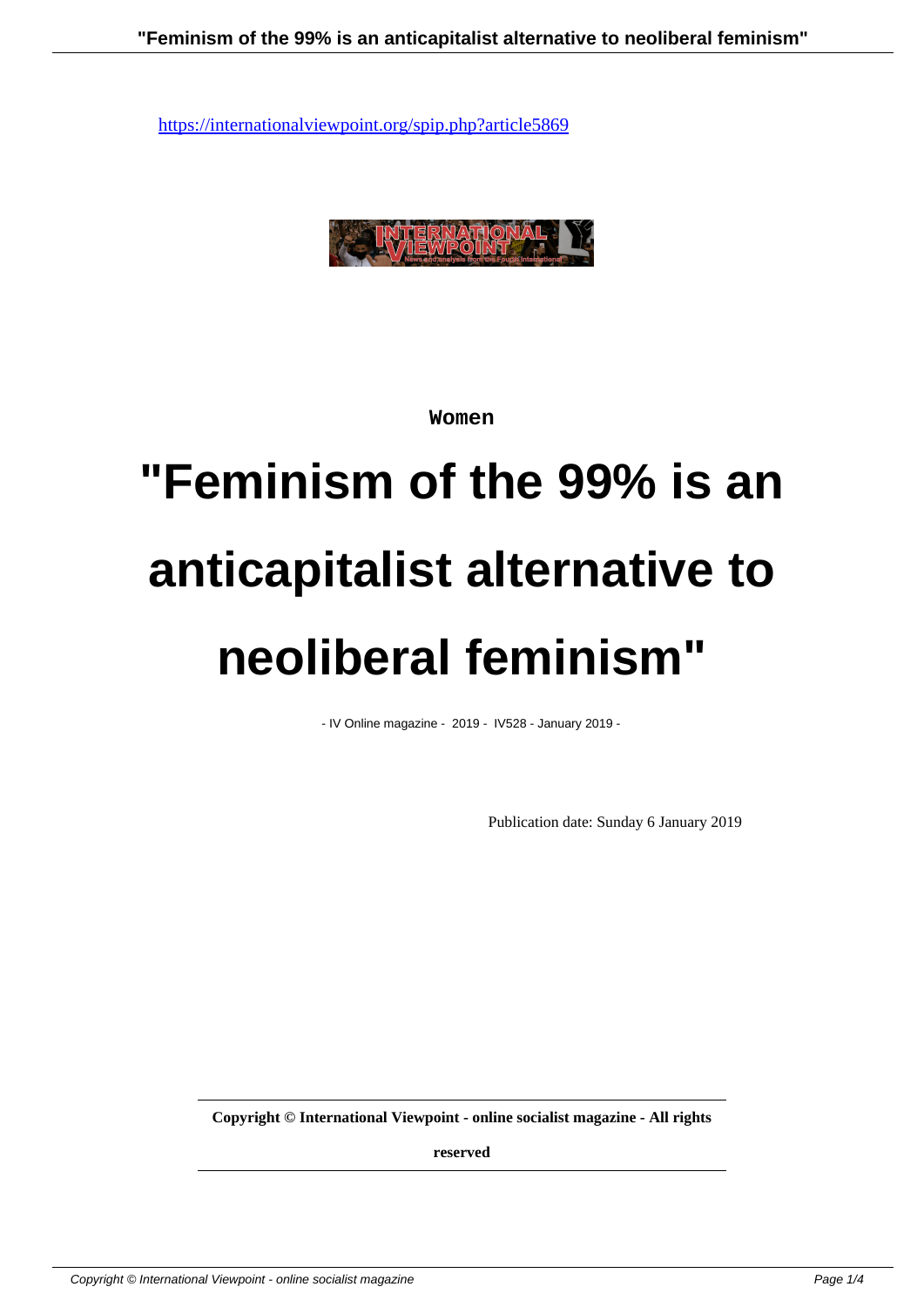**The Italian feminist Cinzia Arruzza is an associate professor of philosophy at the New School of Social Research in New York and author of the book** *Dangerous Liaisons: Marriages and Divorces between Marxism and Feminism*. [1] She has just finished writing a "Manifesto for a Feminism for the 99%" along with Nancy Fraser and Tithi Bhattacharya. In this interview for *ctxt - Revista Contexto* Josefina L. MartÃ-nez asked her about the relationship between capitalism and patriarchy, gender and class, in the new wa[ve](#nb1) of international feminism. [2]

#### **What is the objective and the main thesis of the "Manifesto for a feminism for the 99%"?** [3]

Feminism for the 99% is the anti-capitalist alternative to the liberal feminism that has become hegemonic in recent decades, due to the low level of struggles and mobilizations around the world. What we underst[an](#nb3)d as liberal feminism is a feminism centred on liberties and formal equality, which seeks the elimination of gender inequality, but through means that are only accessible to elite women. We think, for example, of the type of feminism embodied by women like Hillary Clinton. Or, also, the kind of feminism that in Europe is becoming an ally of the states in supporting Islamophobic policies "in the name of women's rights", as Sara Farris details in her recent book. [4]

To be clear, it is a type of feminism that pursues gender equality within a specific class, the privileged one, leaving behind the vast majority of women. Feminism for the 99% is an alternative to liberal feminism, since it is op[en](#nb4)ly anti-capitalist and anti-racist: it does not separate formal equality and emancipation from the need to transform society and social relations in their totality, from the need to overcome the exploitation of labour, the plundering of nature, racism, war and imperialism. Finally, it is directly positioned as part of transfeminism, defends the rights and needs of sex workers and seeks social and political alliances with all movements that fight for a better world for the 99%.

# **Do you think that the new women's movement that is developing around the world could be in advance of a more general return of the class struggle?**

That is my hope, and also my bet. In the first place, this new feminist wave is the only existing transnational mobilization that brings together millions of women and men from all over the world. Secondly, in some countries it is already difficult to distinguish clearly the class struggle from the feminist movement: I think, above all, of Argentina, of course, but also of Spain or Italy. I believe that those who are sincerely interested in reviving the class struggle should abandon, once and for all, divisive and derogatory attitudes towards this new feminist wave; stop thinking that feminist mobilizations are an antithesis of the class struggle or, at best, an external complement. I prefer to invite thinking about the new feminist wave as a process of radicalization and politicization in which the subjectivity of the workers - often young, precarious, poorly paid, unpaid, exploited and sexually harassed in the workplace - is emerging as a combative and potentially anti-capitalist subjectivity.

## **It seems that, in the current and future struggles of the working class, women will play a leading role. Are they already doing so?**

There is an interesting phenomenon to take into account: we are seeing a significant increase in strikes and mobilizations in workplaces within the scope of social reproduction. Think of the teachers' strikes in the United States (illegal strikes, which are significantly changing the dynamics of the labour movement), the strike of health workers in India, or that of teachers in Brazil. These are strikes in which women workers are the majority and have a key role. Although there is no explicit link between these strikes and the international women's strike of recent years, I believe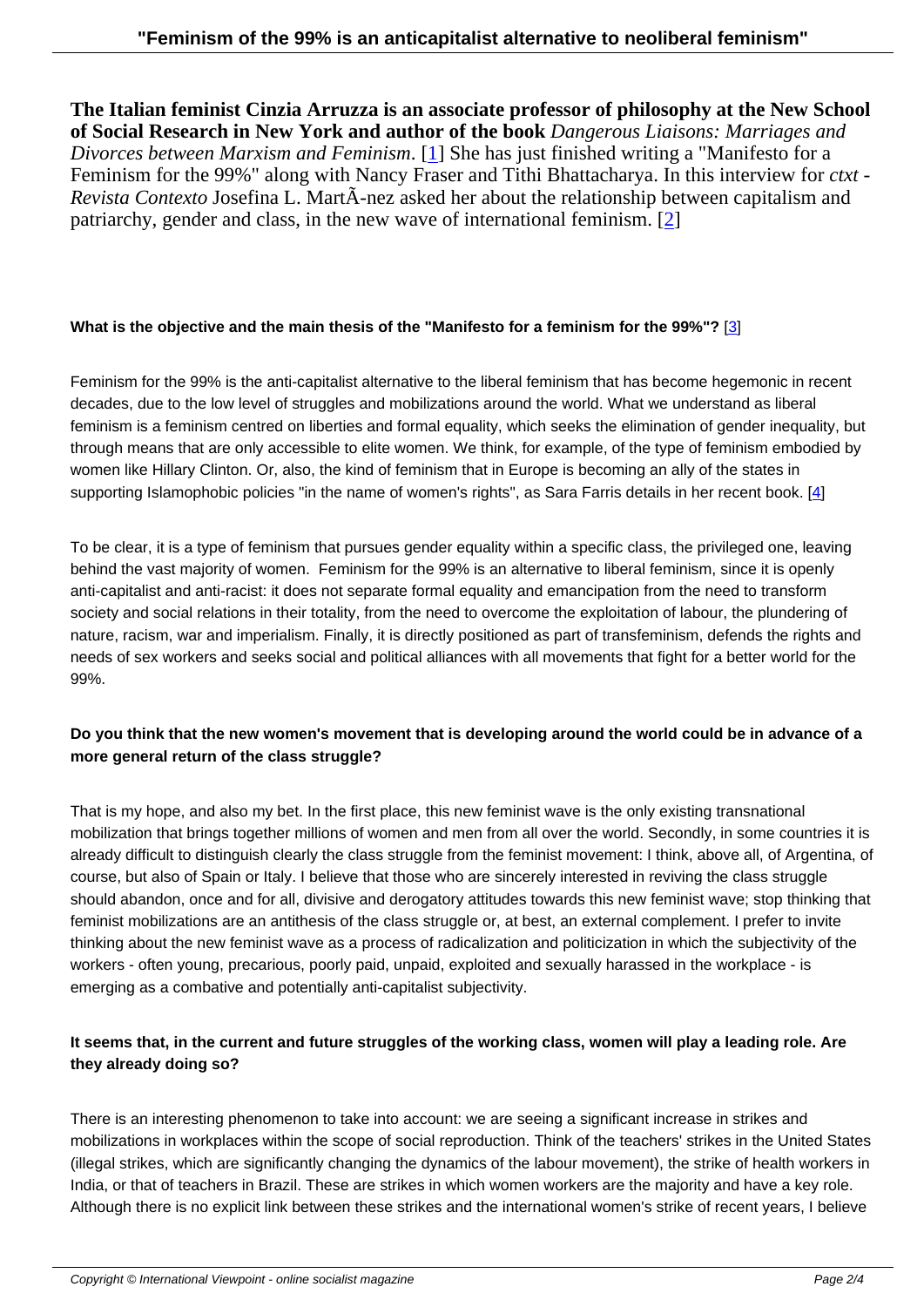that the feminist movement is playing a role in empowering these women, demonstrating that rebellion is possible and necessary.

## **In the feminist mobilizations (in Spain or Argentina) we hear more and more: "Patriarchy and capital, criminal alliance". Is the debate on the relationship between gender oppression and capitalism reopened?**

Well, I think the reason is that we are thinking again about structural phenomena and the complexity of social relations, whereas in the last decades most of feminism was immersed in the so-called "linguistic turn", focusing especially on issues of language, culture and interpersonal power relations.

From this point of view, it is a very positive sign that young feminist activists and thinkers are interested in understanding the structural connection between gender oppression and capitalism, in understanding the root causes of our current situation.

# **In several articles, you dispute the "dual system" thesis, which defines capitalism and patriarchy as autonomous systems. Why do you consider this theory incorrect and what are the practical consequences for the women's movement?**

There are several versions of the theory of "dual systems", with different political consequences. The most classical, influenced by French materialist feminism, ends - in one way or another - by conceptualizing racial and gender oppression as systems of exploitative relationships; therefore, they conceptualize sex as class. I'm simplifying too much; the theory has had several developments in recent decades and has reached more nuanced conclusions in the case of some authors.

However, my objections are of two types. First, if we understand sex as class, then we also have to interpret sexual and gender oppression as class antagonisms, which basically rules out the possibilities of common alliances and struggles (between women and men). To put it simply: I would not make an alliance with my employer. Secondly, if sex, race and class express three autonomous systems that intersect or combine, it is not clear at all why they do so: what is the reason? In fact, the truth is that in some cases traditional forms of gender oppression literally conflict with capitalist interests.

## **In contrast to the "dual" theories, you defend the importance of the concept of "social reproduction" for a Marxist feminist theory**

The way in which I interpret this relationship - along with authors like Nancy Fraser, Tithi Bhattacharya, Sue Ferguson, Sara Farris, David McNally and others - is based on the notion of social reproduction. In a few words, it refers to the activities and work involved in the biological, daily and generational reproduction of the labour force. But let's be clear: reproducing a workforce means reproducing people and life. This is not limited to mere subsistence or survival needs, but also to the satisfaction of more complex needs and the reproduction of skills that contribute to converting labour power into that special commodity that can be sold in the capitalist market.

We are, therefore, talking about the socialization of children, of education, but also of health and social services. The labour force in this type of activity is strongly feminized in two senses: the vast majority of workers (salaried and non-salaried) are women, and their working conditions are among the most exploited.

#### **And how are oppression and exploitation related to the sphere of social reproduction?**